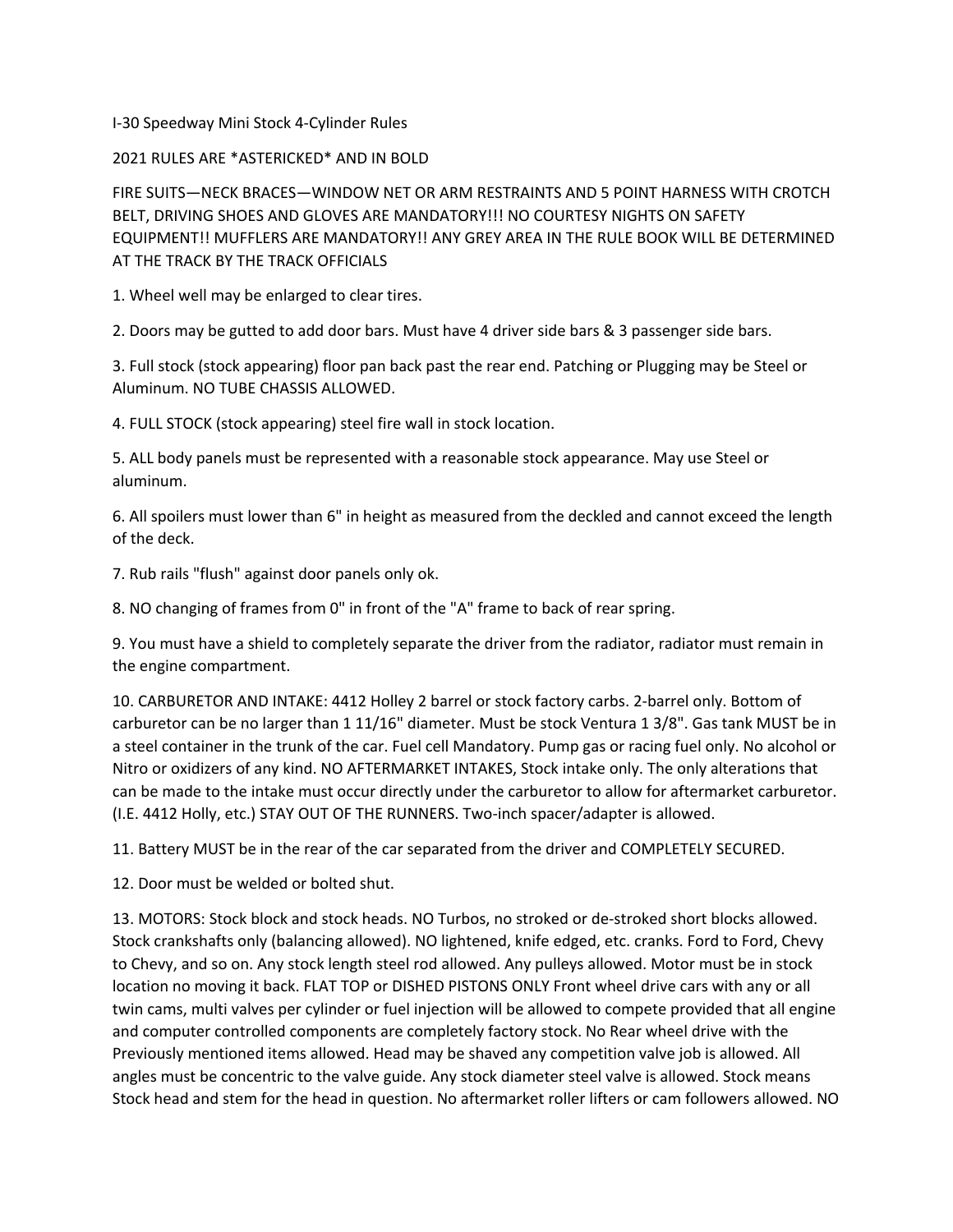gasket matching or porting of any kind allowed in the heads and or intake other than what has been described. Must have 1" inspection plug in oil pan for crankshaft inspection. Must be located with access for tech official.

14. TRANSMISSIONS - Factory stock automatic with stock factory torque converters. NO lockup converters allowed. Factory stock standard with all gears functioned including reverse. Any flywheel Any Safe clutch, pressure plate. NO ram couplers

15. HEADERS—any header is allowed.

16. Wheelbase must be factory stock.

17. Wheels may not exceed 8"and must be steel - grooving punch 55 or higher. No more than 9" of tread width. BEADLOCK WHEELS ALLOWED ON RIGHT REAR ONLY. 1 INCH LUG NUTS MANDATORY.

18. NO four-wheel drives or engines in rear allowed.

19. SPRINGS - Spring may be aftermarket. No wedge bolts or spring adjusters allowed. MAY USE SPRING SPACERS. Rear leaf spring cars are allowed lowering/lift blocks and multi whole shackles. NO sliders or adjustable lowering blocks allowed.

20. CAMSHAFT: \***Roller or Hydraulic allowed Cams allowed\*** Cams may not exceed .470 lift and will be measured as follows, Ford cam lobe, base circle, x 1.66 rocker ratio. Toyota cam lobe base circle x 1.55 rocker ratio.

21. SHOCKS - \***Stock or rear racing shocks allowed\*.** Must mount in stock position.

22. MUST HAVE RACING SEAT & SEAT BELTS. Seat & belts must be fastened to roll cage.

23. Rear body panel must be enclosed from deck lid to rear bumper.

**PROTESTING:** A complete motor tear down to inspect all components including the rods and crankshaft (lower-end) head and related components, Bore and stroke will cost \$250. A partial motor teardown (head and related components), Bore and stroke will cost \$125. A complete inspection of the chassis and related components will cost \$125. THE DRIVER PROTESTING MUST HAVE PARTICPATED IN TWO PREVIOUS RACES AT THE TRACK, MUST HAVE FINISHED IN THE TOP FIVE AND CAN ONLY PROTEST A FINSHING POSITION AHEAD OF HIS/HER OWN. THE DRIVER GETTING PROTESTED HAS 5 MIN TO PROTEST DRIVER PROTESTING HIM, IF HE/SHE WISHES. DRIVERS MUST HAVE THE \$250/\$125 IN THEIR POSSESSION WHEN ENTERING TECH AREA!

24. WEIGHT—ALL CARS MUST WEIGH 2500 LBS–MANDATORY!!

25. Drive shaft must be painted white. Must have driveshaft loop.

26. Stock front ends and stock swing arms must be factory stock only.

27. Brakes may have 3 or 4 working brakes—No adjustable proportioning valves allowed.

28. Fuel pumps may be stock or electric. If you have an electric pump you must have an oil pressure shut- off switch.